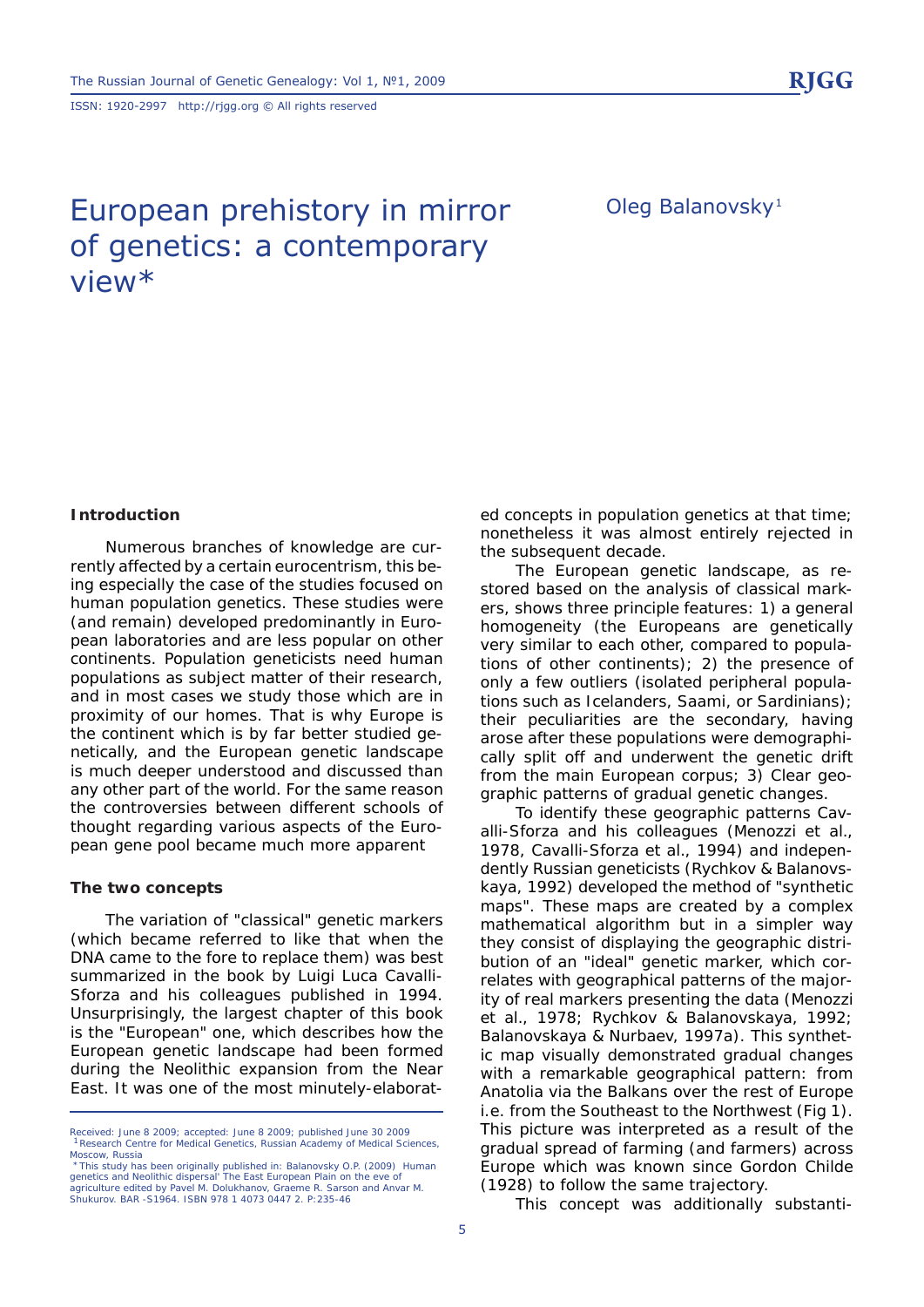

**Figure 1.** Synthetic map, summarizing genetic variation in Europe (from Cavalli-Sforza et al., 1994).

ated in two ways. First, the "isogenes" (lines connecting the same gene pools on the genetic map) have shown a remarkable agreement with isochrones (lines showing the early arrival of agriculture based on archaeological and radiometric evidence). Second, the concept and the mathematical model of the so-called demic diffusion was developed (Ammerman & Cavalli-Sforza, 1984). It implies a slow (generation by generation) migration of farmers which assimilated indigenous populations, and thereby gradually dissolved the initial "farming" gene pool. As a consequence, the geographic trajectory of migration becomes a geographic line of gradual genetic changes: from a "mainly farming" gene pool in Anatolia to a "mainly indigenous" one in the Europe's north-west and north-east (as the most distant from Anatolia).

This elegant, reasonable and sufficiently substantiated concept of the origin and composition of the European gene pool dominated population genetics in the 1980-1990s. Generally, four elements of this concept could be potentially criticised:

i) the data-set (classical markers);

ii) the methodology (synthetic maps);

iii) the logical foundation (attributing southeast-northwest pattern to Neolithisation) or

iv) controversial results obtained with a use of independent data, methods and logics. Critics used all four elements but with a varaible success.

The popular idea that classical markers are "worse" than new DNA markers has never been positively proven and should be considered rather as a scientific fashion. Yet some critics tend to reject the classical markers arguing that they are affected by natural selection, and therefore

their variation would be the result of both historical and biological factors. However, many DNA markers can be equally affected by biological factors and therefore geographic distribution of a genetic marker reflects the history which to some degree was blurred by biological selection affecting this marker. And, second, the biological factors differently affect various markers and therefore disappear when averaging, in the case when numerous markers are considered (Yamazaki & Maryama, 1973; Lewontin & Krakauer, 1975; Balanovskaya & Nurbaev, 1997b).

The method of synthetic maps was attacked by Robert Sokal, who used an alternative method (autocorrelation analysis) for revealing geographical patterns in the genetic data (Sokal, Oden, 1978). Using computer simulation he demonstrated that synthetic maps compiled from interpolated maps produce gradual pattern even from randomly permutated data, hence the obtained patterns are artificial (Sokal et al., 1999). However, our recent simulations (Balanovsky et al., 2008) failed to recognise any difference between synthetic maps from interpolated surfaces (criticized by Sokal and colleagues), on the one hand, and from noninterpolated raw data (considered as control by Sokal and colleagues), on the other. It is equally remarkable that Sokal and colleagues did not express doubt that the gradual genetic pattern from Anatolia is the main feature of the European gene pool, yet they did question the methods applied for to identify this pattern.

Curiously enough, the applied logic conclusion (attributing the observed genetic pattern to the Neolithic expansion as the both followed the same trajectory) had never been criticized to the best of our knowledge, though population geneticists were well aware that a correlation never proves the cause-effect relationship. The interpretation in terms of the Neolithic expansion seemed so obvious, transparent, and natural, that this logical mistake became only apparent when controversial results started emerging from independent data.

The evidence, demonstrating the Palaeolithic time for the origin of the European gene pool was based on mitochondrial DNA (mtDNA). The principal difference between mtDNA and Y chromosomal markers on the one hand, and the classical and autosomal DNA markers on the other, resides in the presence or absence of recombination. Autosomal markers recombine and therefore each marker is inherited independently from all other markers. MtDNA and the main portion of the Y chromosome do not recombine. That is why every occurring mutation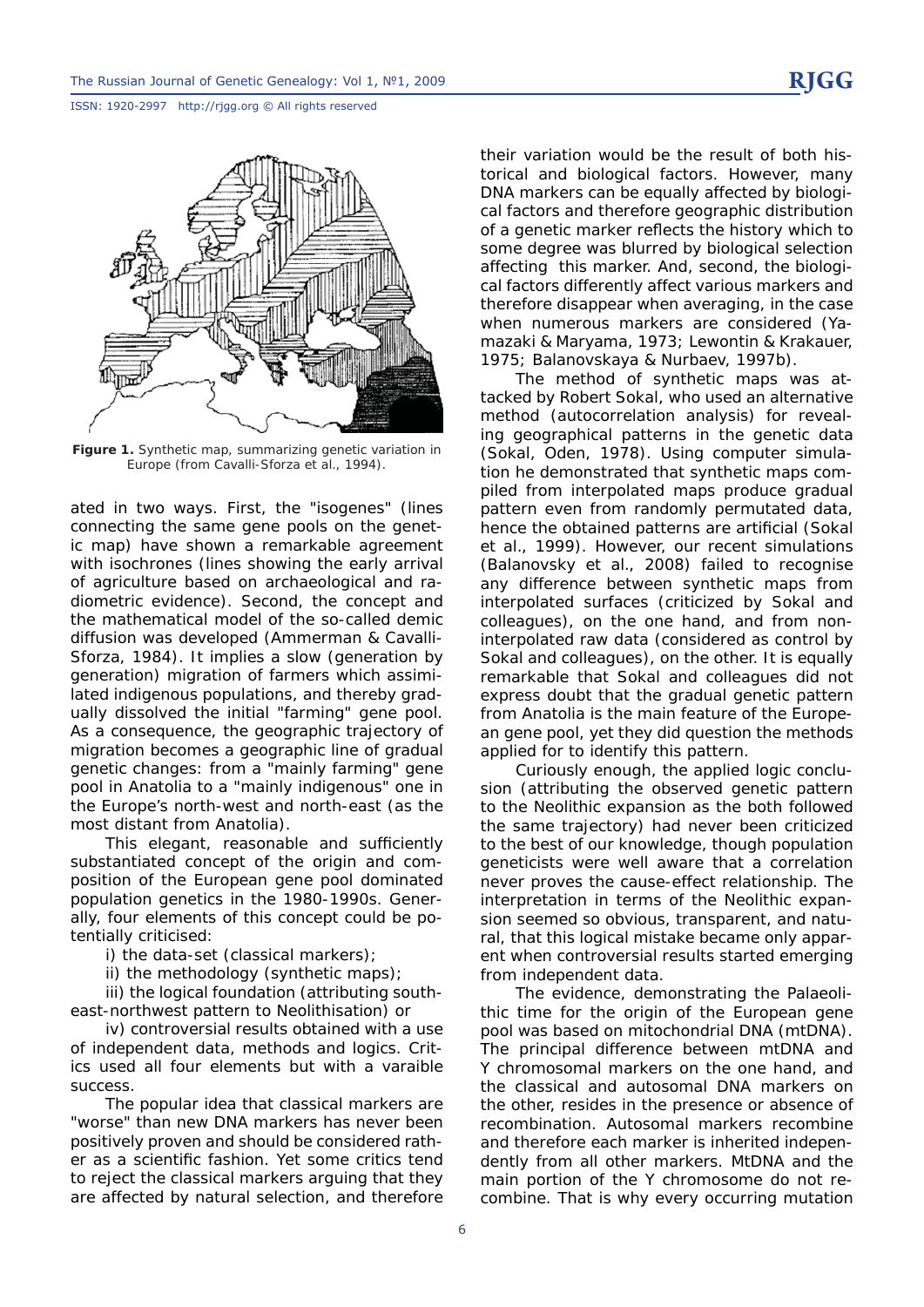

Years before present **Figure 2.** Ages of mitochondrial haplogroups in Europe (from Richards et al., 2000). EUP - Early Upper Palaeolithic; MUP – Middle Upper Palaeolithic; LUP – Late Upper Palaeolithic.

gets transmitted from generation to generation alongside other mutations, which did occur earlier. In other words, the mutation (a mistake in the genetic text) became forever part of this text and is transmitted together with all the mistakes that had appeared in this text earlier. When comparing different texts (so-called haplotypes) it is possible to trace mutations back in time and reconstruct a "genealogy" of these texts. i.e. to draw their "family tree". This tree is commonly rooted in the most recent common ancestor (a "mitochondrial Eve") and each branch of the tree differs by its particular set of mutations. Next, each twig of a certain branch carries all mutations characteristic to this branch, together with a set of additional "twig-specific" mutations. These branches and twigs are called haplogroups (subhaplogroups) each of them unites a group of closely related haplotypes (which can be compared with a leaves of this tree). Assuming an average rate of mutations one can calculate the age of each haplogroup by multiplying the number of accumulated mutations by the mutation rate.

This methodology, applied to the European mitochondrial pool (Richards et al., 1996), demonstrated that most branches (haplogroups) found in Europe were much older that the Neolithic and most of them fell into the age range of the Upper Palaeolithic. Based on this evidence it was concluded, that European gene pool was formed by the initial peopling of the continent by anatomically modern humans (AMH) during the Upper Palaeolithic, and that it is still present in the most of present-day Europeans. As for the Neolithic expansion, it had, therefore, a limited impact on the European gene pool.

Hence, this new concept imposed the "cultural diffusion" model of Neolithisation in contrast to "demic diffusion" model advanced by Ammerman and Cavalli-Sforza (1984).

The following decade witnessed a heated debate between two camps of geneticists, namely the "cultural diffusionists" and the "demists". Despite the ongoing debate, the methodological limits and benefits of both models are apparent. The source database for demic diffusion model was much richer (hundreds of markers studied in dozens of populations) while Richards and colleagues were restricted to one marker (mtDNA) studied in a limited set of populations. Arguably, as Barbujani and colleagues (1998) pointed out, the Palaeolithic origins of haplogroups found in Europeans do not necessarily imply that these haplogroups were present in Europe since the Palaeolithic. As haplogroups age is calculated based on its diversity, they could have accumulated diversity in other parts of the world arriving into Europe being already diverse. This problem of the pre-existing diversity met elegant solution in the following paper by Richards and colleagues (2000), which became the most recognized study of European genetics. In that paper the founder mtDNA lineages were identified which were deemed as the starting points for the entire European diversity accumulated in situ. Although different criteria for "founding" resulted in slightly different time assessments, all calculations demonstrated the Upper Palaeolithic age for most European clusters of lineages (haplogroups), while haplogroups whose appearance in Europe can be attributed to the Neolithic period make up only a quarter of the total European gene pool (Fig. 2).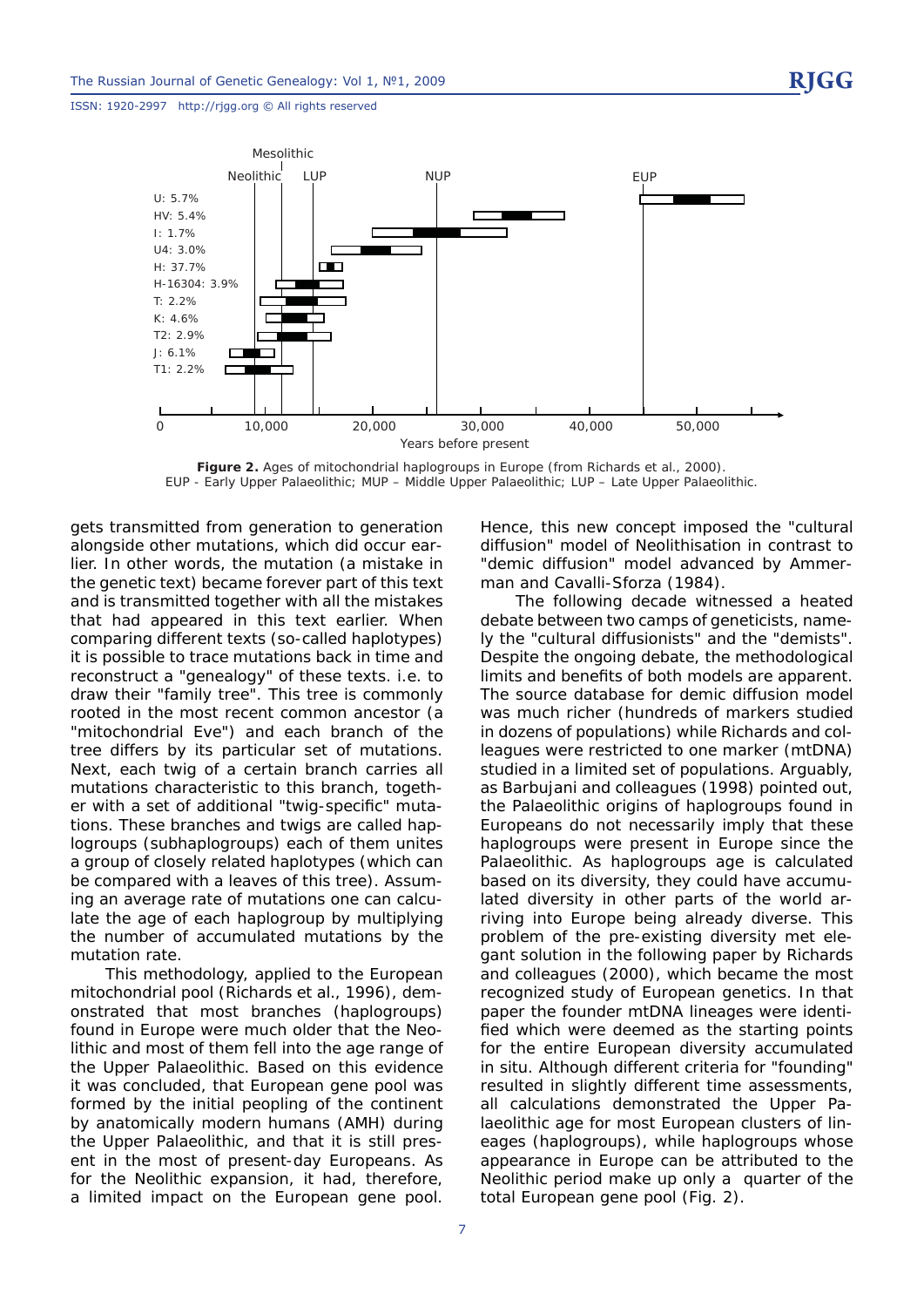

**Figure 3.** A scheme of the main demographic processes documented in the archeological record of Europe (from Barbujani, Bertorelle, 2001).

Numbers are approximate dates, in years before the present. Black arrows, Paleolithic colonization; grey arrows, Late Palaeolithic recolonization from glacial refugia (grey circles); white arrows, Neolithic demic diffusion.

The opponents of this concept did not miss the opportunity to point out that the deepest time assessment for an in situ European haplogroup was paradoxically older than the age of AMH appearance in Europe (Barbujani, Bertorelle, 2001). It should be noted that the time estimates are based largely on the calibration points used (mutation rate). But nevertheless the ability to present a time estimate was the strongest among of Richards et al. arguments whereas the contrary concept was based exclusively on the similarity between the genetic pattern and that of the Neolithic spread. This enabled one to pinpoint the main logical weak point in the "Neolithic" concept, namely, that the AMH initial settlement of Europe followed the same geographical trajectory which was later used by expanding Neolithic farmers. When Barbujani and Bertorelle (2001) summed up this discussion they admitted, that the gradual "out of Anatolia" geographic pattern, as established by classical and (later) other markers was correct. Yet this pattern could have originated from both, the Palaeolithic and Neolithic migrations, as the both were believed to follow the same Anatolian route (Fig. 3). The lesson learnt was that geographic patterns of genetic variation do not allow distinguish between these scenarios, and one needs non-recombining systems which are essential for time estimations.

Nearly simultaneously with the seminal publication summarising the mtDNA data (Richards et al., 2000), two papers on the second non-recombining system appeared, summing up the paternal perspective, i.e. Y chromosomal variations in Europe (Semino et al., 2000; Rosser et al., 2000). The both papers were based on extensive datasets. Although written in a different manner they established similar features.

Rosser and colleagues followed a phenomenological approach, describing patterns of Y chromosomal variation. They found very clear geographical clines in the distribution of all haplogroups and statistically calculated that the genetic similarity of populations was affected by their geographic proximity rather than linguistic similarity. In contrast, to that Semino and colleagues following an interpretative approach concluded that the observed geographical patterns could have been caused by the factors of similar geographic distribution in the Palaeolithic epoch. One may easily note, that in doing so they committed the same logical mistake as they interpreted geographical pattern "by association" with the known event of the same spatial pattern. And indeed, having reanalysed Semino's dataset, Chikhi et al (2002) came to the opposite conclusion and interpreted the clines as having been formed during the Neolithic. At that time, time the estimates for Y chromosomal haplogroups were much less informative and reliable than those for mtDNA. The reason for this is that it is hard to distinguish on the Y chromosome the pre-existing diversity (which founder population had brought from its homeland) and one accumulated in situ. (Founder analysis, which was the convenient instrument for mtDNA, proved to be too complex to be applied to the Y chromosome).

Since the 1990s, the studies on mitochondrial DNA and Y chromosome diversity became dominant in population genetics, which resulted in a specific "two-system" way of thinking. According to it, the greater part of migratory events was allegedly reflected in the both systems. Over the following years numerous studies were published on Y chromosomal and mtD-NA variation in virtually all European countries. Most of them provided missing pieces for the European genetic puzzle but did refrain from making oversimplified and/or general conclusions. Those which did could be roughly classified into two groups: those describing the overall genetic landscape (based on the data of the totality of haplogroups) and deducing a particular genetic event from the distribution of particular haplogroup (the haplogroup-driving approach).

## **Mitochondrial landscape of Europe**

From the perspective of mitochondrial DNA, the European gene pool consists of 7-10 most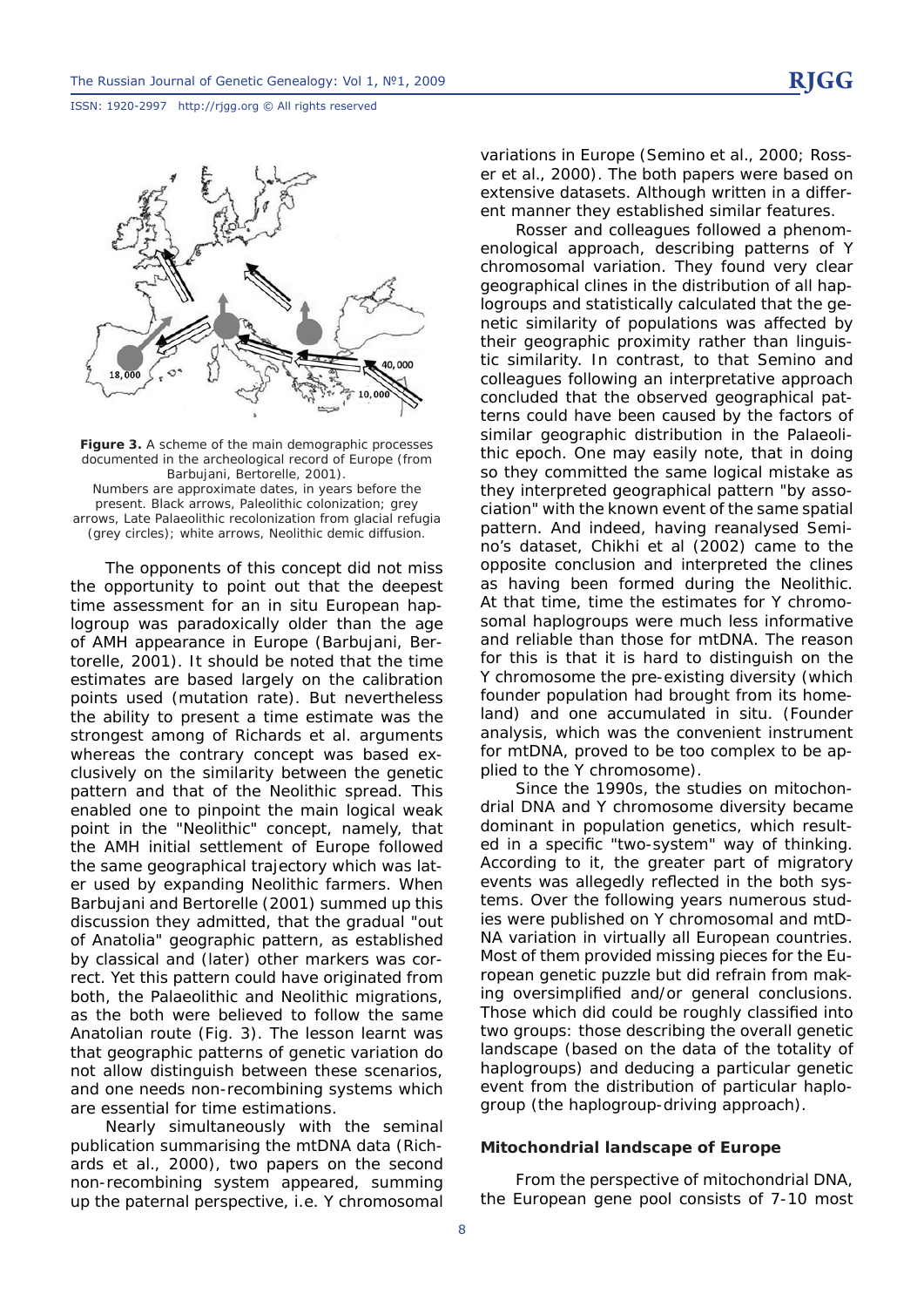frequent haplogroups. All but one of them came from the Near East: in the majority of cases during the Early Upper Palaeolithic (EUP) in conjunction with the initial AMH dispersal and a smaller part during the Neolithic epoch (in the course of Neolithisation, Richards et al., 2000). The genetic landscape has been reshaped in the Mesolithic/Late Palaeolithic times, during the repopulation of Europe from the southern European refugia. The only European haplogroup that presumably had emerged in Europe (haplogroup V) became spread across the entire continent during Mesolithic/Late Palaeolithic recolonisation (Torroni et al., 2001). The western European origin of this haplogroup (the Franco-Cantabrian refugium) is presumed, based on its high frequency in this area as well as the occurrence of its phylogenetic predecessor (pre-V lineages). However, a recent accumulation of genetic data on previously poorly studied Eastern Europe, enabled the present author (Balanovsky, 2008) to suppose the occurrence of an additional East European centre of origin of this haplogroup. This finding is based on even higher frequency and yet again, on the presence of pre-V lineages in East European steppe area. Impossibility to distinguish between the western and eastern European homelands emphasised the important feature of the European mitochondrial landscape – its extreme homogeneity.

Indeed, when additional data from different European populations became available the genetic similarity in haplogroup frequencies (and identity in haplogroup spectra) has been immediately recognised (Simoni et al., 2000). As a result, mtDNA studies has appeared dealing with Europe as a whole, comparing it with the Near East or other areas, while attempts to trace genetic processes within Europe encountered problems (Helgason et al., 2000). This development was rather discouraging for archaeologists and linguists who were typically interested in a genetic support of existing hypothesis in their respective disciplines, although on a much smaller scale. Fortunately, the paper entitled "In search of geographic patterns in European mitochondrial DNA" (Richards et al., 2002) made the point that with the emergence of a larger dataset (with more than 3,000 individual mtDNAs) a spatial structuring became more apparent (e.g. the south-north difference was acknowledged among macro-regions of Europe: Mediterranean area, Central Europe, Scandinavia, and, surprisingly, the Basque Country).

Presently one can affirm that size of the dataset is the key factor. Having at our disposal the database six times larger than previously possessed, comprising 20,000 European mtD-NAs (Balanovska, Zaporozhchenko, Pshenichnov, Balanovsky; MURKA Mitochondrial Database and Integrated Software, unpublished) we were able to recognise a much clearer patterning (Fig. 4). European populations altogether occupying all parts of this plot provide a geometrical illustration of the genetic variation in Europe.



**Figure 4.** Genetic relationships of European populations from mitochondrial DNA perspective.

**A.** The multidimensional scaling plot (geometric distances between points display the genetic distances between corresponding populations). Ellipses mark populations belonging to the same linguistic group.

**B.** The idealized approximation of the plot (A) by flower-like structure. Black core – proto-Indo-European population; dotted ellipses – hypothetical extinct linguistic groups.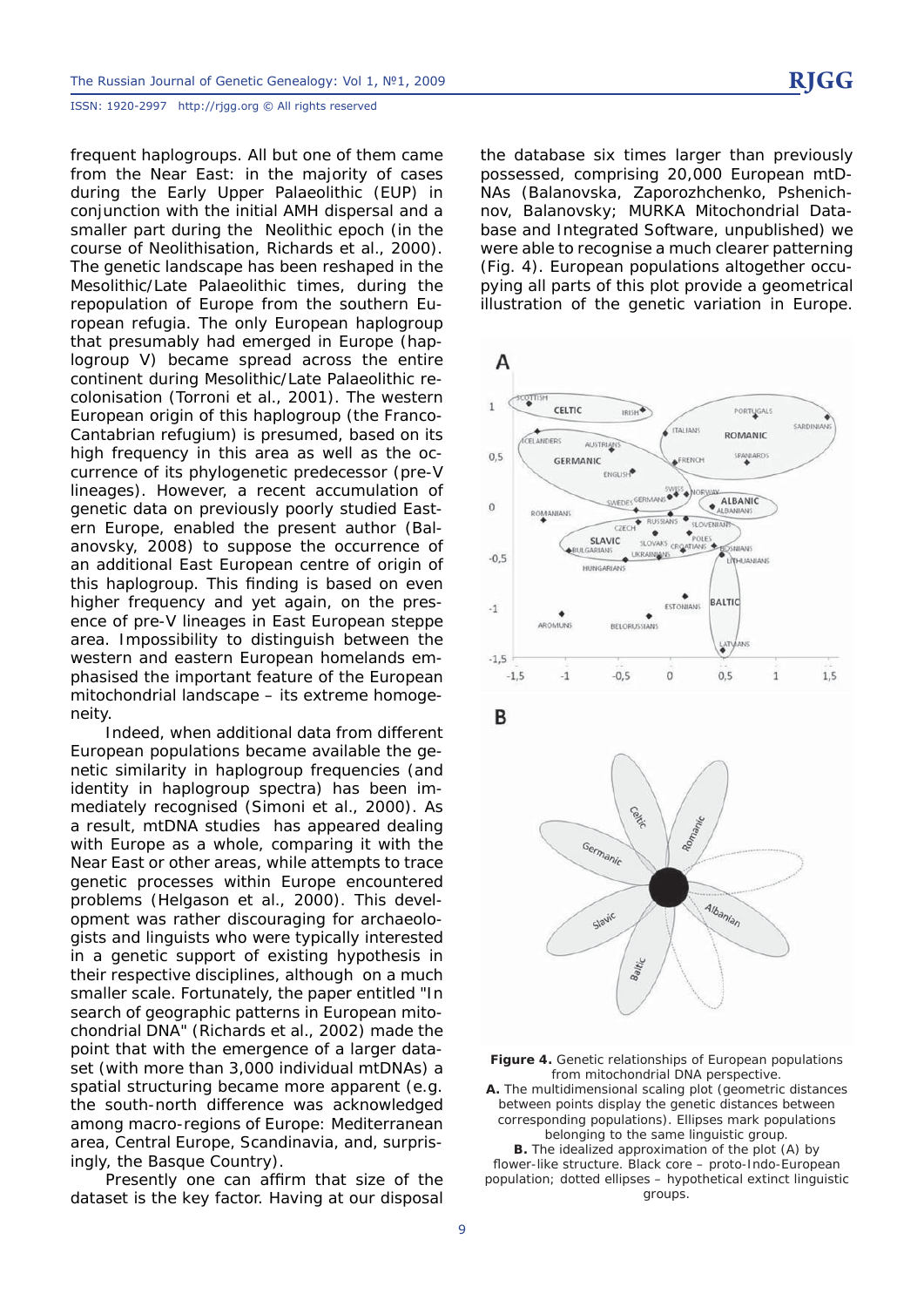The most remarkable feature is that the pattern distinctly resembles linguistic groups: populations cluster together according to their linguistic group of the Indo-European family. Three largest clusters are formed by Romanic, Slavic and Germanic speakers, while Baltic and Celtic speakers form smaller clusters and Albanians form a "cluster" of its own outside any other cluster. There are a few exceptions: Romanians, Aromuns and Sicilians lie outside the Romanic cluster while Estonians join the Slavic cluster. In both cases the geographical distance (remoteness for Romanians and Aromuns, proximity for Estonians) had probably a stronger impact on genetics than the linguistic affiliation.

Among the non-Indo-European populations of Europe the Basques found their place outside any other cluster but close to the Romance one (not surprisingly, considering the geographic proximity again). Finno-Ugric and Turkic speakers are not shown on this plot because of their extreme genetic variation, but on another plot they lie apart of Indo-Europeans.

This linguistic structuring of European mitochondrial DNA follows a remarkable "flower shape" pattern: all clusters looking like petals around the "core" of the flower. The possible explanation of this pattern is that genetic and linguistic differentiations were parallel processes or, in better words, – two aspects of the same process, related to the multiplication and differentiation of proto-Indo-European population in Europe. It is well known, that in many particular cases distribution of genes is opposed to distribution of language (especially in cases of the language replacement by the elite dominance model). However, in very general view, almost all Europe is populated by speakers of one linguistic family and almost all Europe is genetically homogenous. This allows speculations (like our flower-like interpretation of the genetic plot) which consider genetic and linguistic evolution as generally parallel processes, disregarding partial exceptions. Such speculations inevitably oversimplify both processes but could serve as a starting point for more detailed studies.

Therefore, one can accept as a working hypothesis the differentiation of proto-Indo-European language into linguistic groups being accompanied by genetic differentiation resulting in a clear clustering pattern (Fig. 4). This allows one to introduce time frames into the formation of the European mitochondrial landscape. It would coincide with origin and differentiation of European branches of IE family, i.e. covers the last 5-6 millennia (Starostin et al., their linguistic database is avalable at http://starling.rinet.

ru/main.html). This does not necessarily imply the Neolithisation (for example, major changes during the Bronze Age is one of alternative explanations), but lends credence to the hypotheses advocating a relatively recent origin (or at least late major reshaping) of the mitochondrial pool in Europe.

One may note that the significance of the linguistic factor is quite obvious on the graph (Fig. 4 A). However, the idea of a single protopopulation totally depends on the flower-like structure of this graph (Fig. 4 B) and should be therefore considered as one of the plausible hypotheses.

# **Y chromosomal landscape of the Europe**

While the "homogeneity" is the principal feature of mitochondrial pool, the Y chromosomal pool is characterized by a high heterogeneity. As with mtDNA, there are seven Y chromosomal haplogroups dominating in Europe. But while frequencies of mitochondrial haplogroups are quite similar across Europe, Y chromosomal haplogroups follow a clear geographical pattern (Fig. 5). Neither classical markers, nor mitochondrial haplogroups demonstrated such obvious and elegant trends. Therefore, Y chromosome became an effective instrument in population genetics.

One should remember that European gene pool cannot be homogeneous and heterogeneous at the same time. The question is to what degree different markers are able to reveal the existing degree of variations. Having dozens of autosomal markers, classical population geneticists achieved reasonable resolution in assessing the variation between populations (Cavalli-Sforza et al., 1994). Mitochondrial DNA failed to reveal a difference between populations and successfully operates only at a higher hierarchical level: separating regions (Richards et al., 2002) and linguistic groups (present study, fig. 4). Y chromosome operates much better and separates even subpopulations within the same ethnic group (Balanovsky et al., 2008). Recent studies based on half of million autosomal markers became able to separate even individuals within subpopulations (Novembre et al., 2008).

This high differentiation power of Y chromosome (i.e. clear geographical clines of its haplogroups) was revealed already in the early large-scale studies (Semino et al., 2000; Rosser et al., 2000). These clines have been recently summarized in a panel of frequency distribution maps (Balanovsky et al., 2008). Two main haplogroups, accounting altogether almost for a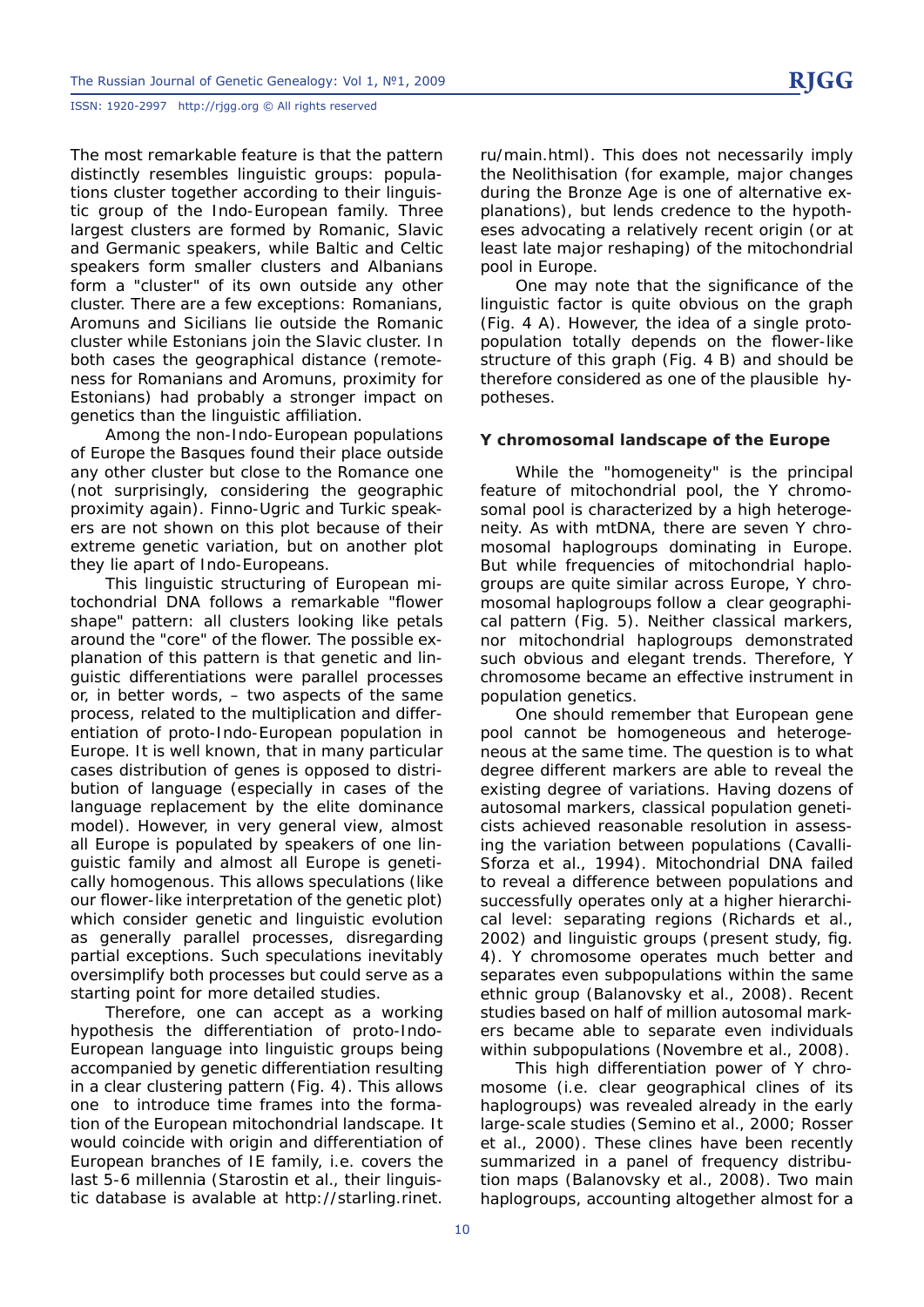The Russian Journal of Genetic Genealogy: Vol 1, №1, 2009 **RJGG** ISSN: 1920-2997 http://rjgg.org © All rights reserved



**Figure 5.** Geographic distribution of European Y chromosomal haplogroups (modified from Balanovsky et al., 2008). K – number of studied populations; n – number of studied individuals; MIN, MEAN, and MAX-

minimal, mean and average frequency on the map.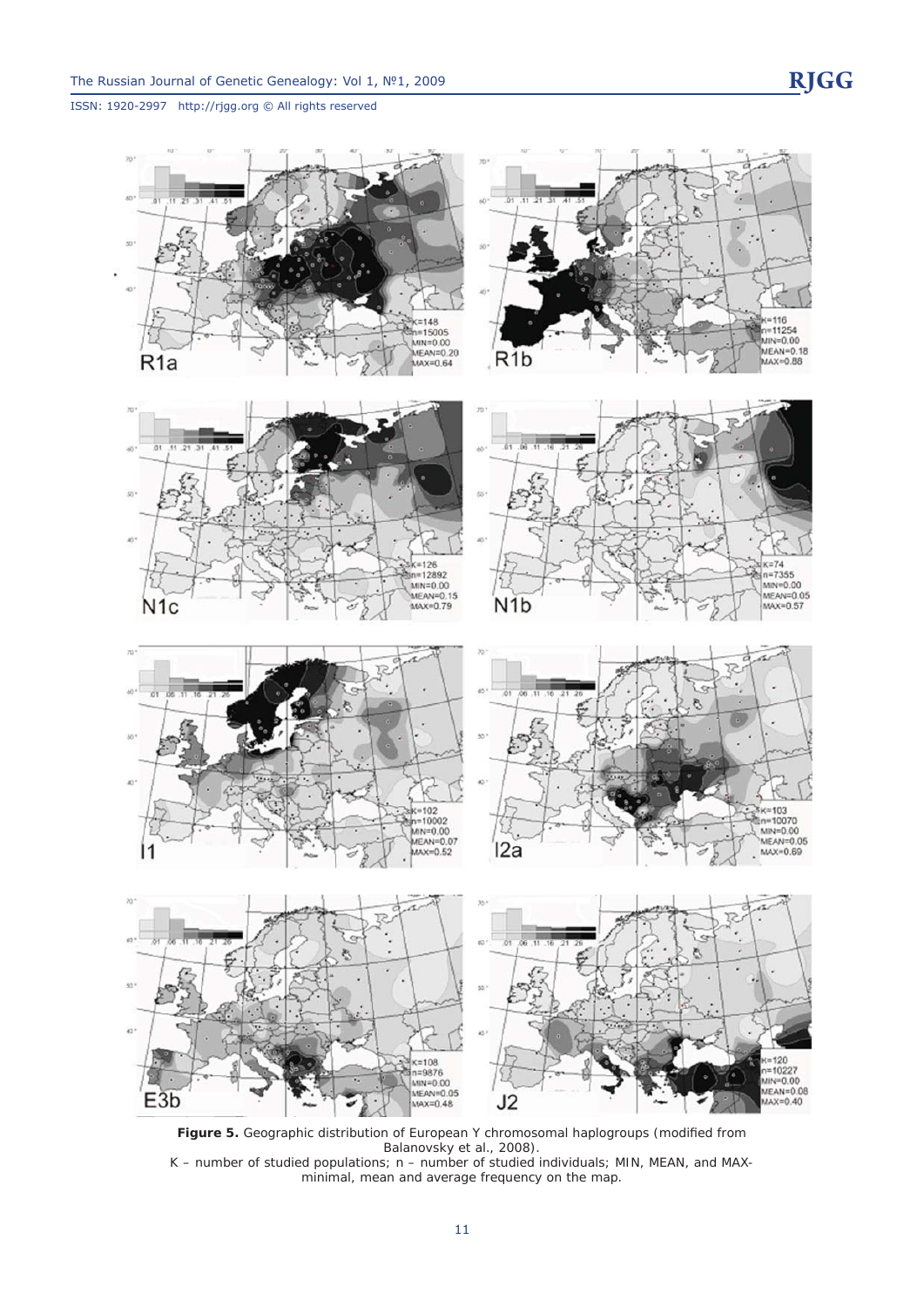half of the total European Y chromosomal pool are distributed along the west-to-east axis. Haplogroup R1b accounts for roughly 50% of the Y chromosomal pool in Western Europe and decreases eastward, while R1a reaches the same high frequency in the east (Fig. 5) and decreases westward.

Analysis of another type of Y chromosomal markers (microsatellite variation) also proved the western and eastern domains to be main features of the Y chromosomal pool (Roewer et al., 2005). As it was stressed above, the "interpretation by association" should be made with caution. That is why attributing these domains to Late Palaeolithic re-colonisation from two principal refugia (the south-western and southeastern ones) can be considered as a possible but not yet proven hypothesis. (One of other possibly hypotheses is attributing these genetic domains to descendants of Late Neolithic Bell Beaker and Corded Ware cultures).

These two principal European haplogroups R1b and R1a are shared between Europe and other regions (Central Asia, Near East, India and North Africa). But two other haplogroups, I1 and I2a (according to previously used nomenclature the same haplogroups were labelled as I1a and I1b, respectively) are restricted to Europe, where they had likely originated.

While R1b and R1a occupy the west and the east, I1 and I2a predominate in the Europe's north and south, respectively. I1 which is frequent in Scandinavia and southern Baltic area has attracted less attention due to obviously late colonization of this region. In contrast, the distribution of haplogroup I2a (Balkan haplogroup) has been widely debated. As southeast European autochthonous haplogroup it could not be attributed to Neolithic immigrants (or any other immigrants) into Europe. We will discuss it in more details below.

Three remaining haplogroups (E, J, and N1c) are not evenly spread across the entire Europe but are restricted to distinct areas. For this and other reasons they are believed to mark later migration waves into Europe which did not cover the entire continent.

The haplogroup N1c (N3 or TAT, according to previous nomenclatures) is restricted to north-east Europe (mainly Finnic speakers) and Siberia. During the last decade it remained unclear whether is marks an eastward migration from Europe or the opposite westward migration trend. In 2007 Rootsi and colleagues have shown that this haplogroups could be deeply rooted in East Asian phylogeny and therefore the occurrence of this haplogroup in Europe may be

attributed to the Asian influence. Authors supposed step-by-step migration from North China to Eastern Europe, which started in early Holocene and underwent a secondary expansion on its long way. Derenko and colleagues (2007) studied microsatellite variation associated with this haplogroup in more detail and tried to estimate its age. They identified two variants, one of which migrated into Europe 6-10 ky ago, while the second (less frequent) variant was shown to come by the way of a smaller and more recent migration, 2-4 ky ago. Although these time estimations should be taken with great caution, the both studies (Rootsi t al., 2007; Derenko et al., 2007) agree that north-east Europe had a significant (or even predominant) genetic legacy in South Siberian/Central Asian populations.

This creates a problem for "two systems" approach, because from mitochondrial perspective Siberian/East Asian haplogroups appeared in low frequencies and only in the eastern edge of Europe and did not account for a significant portion of the gene pool anywhere else in Europe. (When low frequency of typical East Asian haplogroup F was found on Croatian isles and in even lower frequencies on Croatian mainland, this was considered as a paradox and a special paper (Tolk et al., 2001) tried to explain it by possible medieval gene flow caused by trade routes of Venice). That is why a significant Asian presence in Europe, concluded from haplogroup N1c remains one of the main inconsistencies between Y chromosomal and mitochondrial genetic systems. From our point of view, this problem could be resolved if one takes into consideration the fact that genetic boundary between Europe and Asia lies much eastern than Ural Mountains. The western Central Asia (the Altai Mountains in particular) could be therefore considered as a genetically intermediary in present time and primary "European" zone in the past. This view explains why Y chromosomal haplogroup N (despite its origin in East Asia 20-30 ky ago) in pre Neolithic or Neolithic times could be the characteristic haplogroup for Caucasoid populations in Eurasian steppe west from the Altai and also for Mongoloid populations east from the Altai. From the western part of this area the haplogroup N1c could spread northward and northwestward by a number of migrations suggested for this area. This view also explains why these migrations did not bring East Eurasian mitochondrial haplogroups into Europe: the source area having mainly Western Eurasian haplogroups even in the contemporary gene pool. It was more the case in earlier times before Turkic speakers brought East Eurasian haplogroups by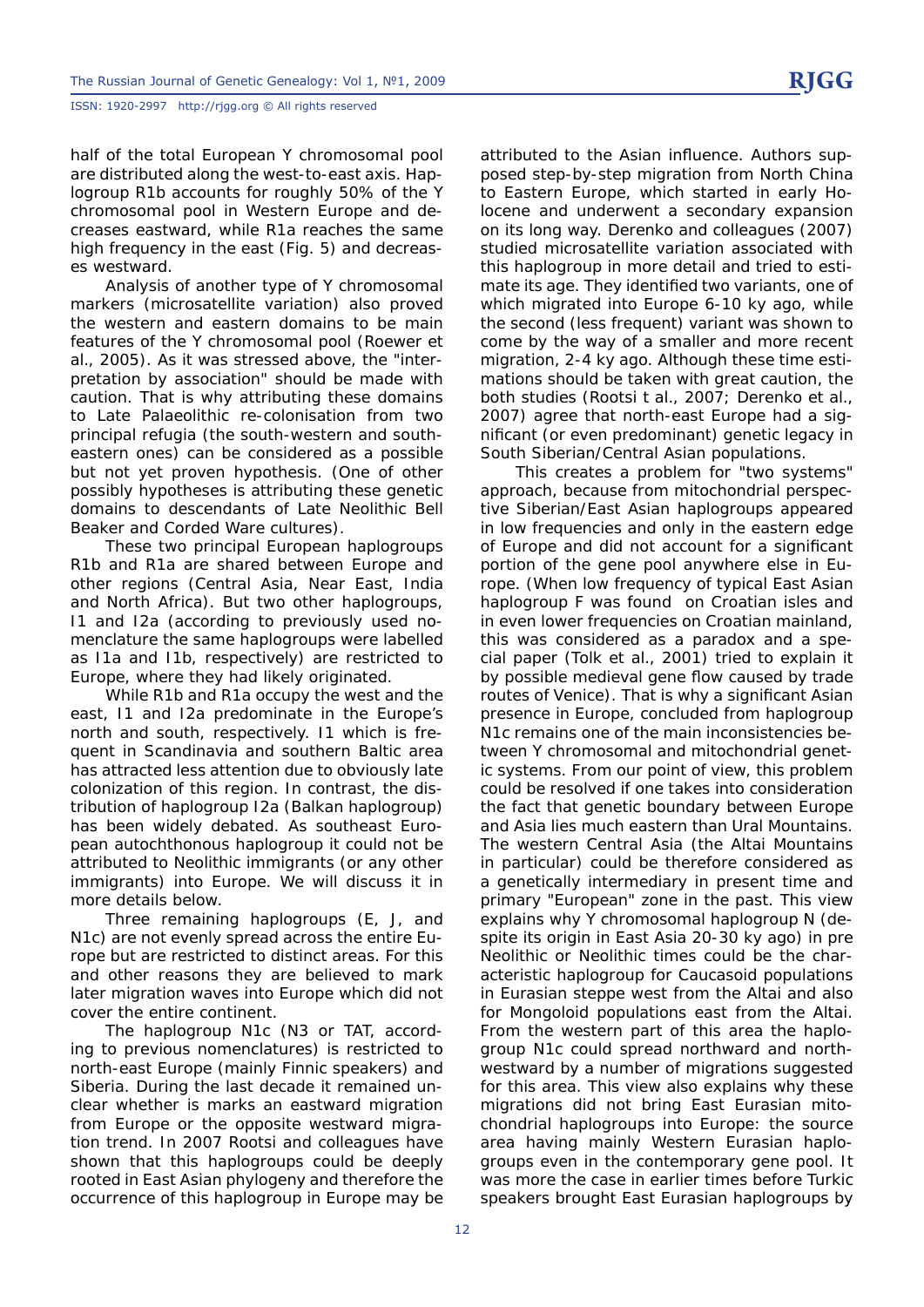their expansion into this area two millennia ago onward.

Two last Y chromosomal haplogroups to be discussed are E and J. They predominate in North Africa and Near East, and in Europe they are found mainly in Mediterranean area. Not all sub-branches of these two haplogroups reached Europe, but mainly one branch of haplogroup E (namely, E-V13) and two branches of haplogroup J (J-M241 and J-410).

While J-410 follows the separate pattern, the other two haplogroups (and also haplogroup I2a, mentioned above) are concentrated in the Balkans and have not been found in neighbouring regions with any significant frequencies. The ages of these haplogroups estimated from their STR diversity are: E-V13 from 4 to7,5 ky; J-M241 from 3,5 to 6 ky; I2a from 5,5 and 10 ky (Battaglia et al., 2008). This roughly coincides with time of Neolithic transition in this part of Europe. The model suggested by Battaglia and colleagues states that Neolithic cultural package was adopted by local Mesolithic populations of the Balkans which started grow in numbers, expanding farming across the entire Balkan peninsula and later transmitting this package to other Mesolithic populations of Europe. This model explains why these three haplogroups are restricted to the Balkans, why they exhibit decreasing frequency towards other part of Europe and why their age is similar to that of the Neolithic transition.

However, the internal logic of this model is opposite to those applied by Richards and colleagues in relation to mitochondrial DNA. Indeed, Richards and colleagues proved that mitochondrial haplogroups whose diversity was accumulated in Europe in situ are of Palaeolithic age; and from this fact they concluded that present-day Europeans are descendants of Palaeolithic population of Europe (Richards et al., 2000). Eight years later, Battaglia and colleagues proved that Y chromosomal haplogroups whose diversity was also accumulated in Europe in situ are of Neolithic age; but from this contrasting fact they concluded also that present day Europeans are descendants of Palaeolithic population of Europe (Battaglia et al., 2008). Both studies are reasonably substantiated and their conclusions look correct. However this example illustrates that genetic studies need more robust and universal logic, at least when dealing with such complex process like the Neolithisation. In this particular case the possible logical compromise lays in the fact that concept of Battaglia and coauthors actually implies both, cultural diffusion and demic diffusion models. Although the authors did not formulate this explicitly, their concept implies, that cultural diffusion took place between regions (Analolia and Balkans, Balkans and Central Mediterrania) while the demic diffusion occurred within regions.

# **Ancient DNA**

Analysis of ancient DNA (aDNA) provides direct data on the former European gene pool, which are free from assumptions and speculations which often accompany deductions of past genetic processes, based on the contemporary genetic pattern. This advantage of aDNA may trigger a revolution in population genetics and if this did not happen so far, this was due to limited quality and quantity of available aDNA evidence.

Problems with the quality (authenticity) of aDNA data are dramatic because of the possible contamination by modern DNA. For this reason some aDNA results may be false, and many early aDNA papers were criticized exactly from this point of view. This problem could be partially resolved in few high-standard laboratories only, which have special equipment to minimize risk of contamination. Cross-checking, i.e. independent analysis of the same ancient sample in different aDNA labs is the second condition. The third one is implementing the "modern DNA free" style of excavation into the practice of the archaeological fieldwork. Having these three conditions met, one can reach reasonably degree of authenticity of the aDNA results.

The quantity problem consists in the scarcity and limited sample sizes of the aDNA data. Again, this problem could be solved only partially, by increasing the number of aDNA studies and average sample size per study. Fortunately, both factors tended to increase in the last decade, still trace amounts and high fragmentation of ancient DNA samples hinder its highthroughput analysis.

Because of these limitations aDNA at least presently cannot be the main source of genetic knowledge about the Neolithisation. But it is already one of the important sources on this problem. Indeed, analyses of Neandertal mitochondrial DNA (Krings et al., 1997; Ovchinnikov et al., 2000), though being criticized for probable mistakes in sequencing, put an end to a lengthy discussion of the possible assimilation of the Neandertal populations by anatomically modern humans. Specificity of Neandertal mitochondrial type (Currat, Excoffier, 2004) and absence of this type in present day Europeans (Behar et al., 2007) allow to root European gene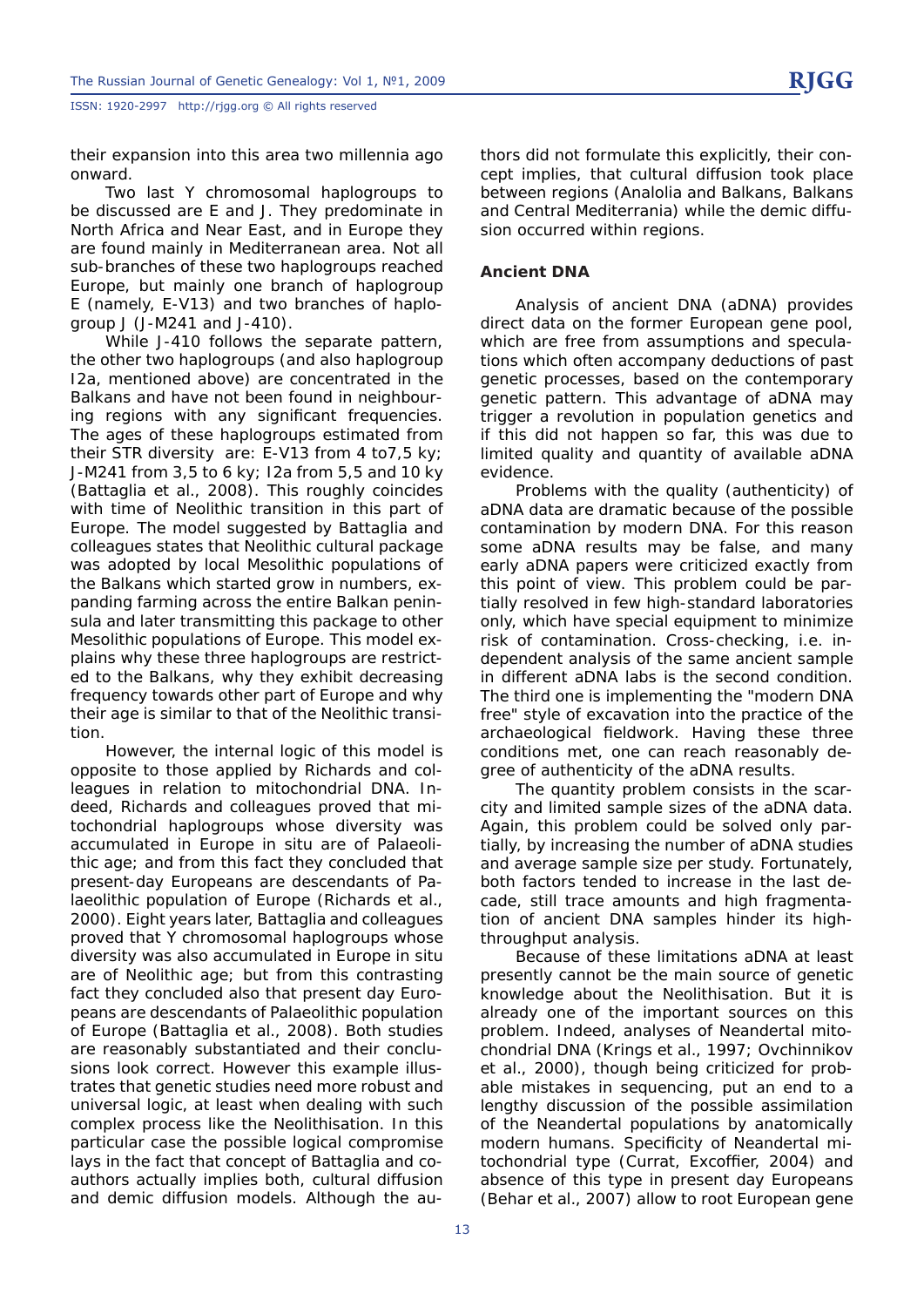pool in AMH colonization of the Europe, disregarding the previous epochs.

Direct genetic data on first Neolithic groups in Europe are of course most promising source for choosing between the demic and cultural diffusion models of Neolithisation. Such data are now available for Neolithic population of the Iberian peninsula (Sampietro et al., 2007) and Neolithic population of the Central Europe (sites of Linear Band Ceramic with age of 7.0 – 7.5 ky; Haak et al., 2005). Iberian Neolithic population was shown to be genetically similar to the present day Iberian population. In contrast, LBK population in Central Europe was shown to be genetically distinct from the present day population of that or any other region of Europe). The most remarkable feature of the Neolithic population was mitochondrial haplogroup N1a found in 6 of 24 individuals. This haplogroup is virtually absent in present-day Europe. The mathematical simulation has shown that if this Neolithic population was source of present-day Europeans they could not have lost this haplogroups by stochastic genetic drift.

It was therefore concluded (Haak at el, 2005) that Neolithic LBK population did not become parental for present-day European gene pool, but became dissolved in pre-existing European populations. This conclusion is therefore in agreement with cultural diffusion model in assuming that since Neolithic farmers arrived in Europe, the farming was adopted by aboriginal populations and first farmers did not leave any considerable genetic legacy in their new homeland.

The study by Haak and colleagues did answer the question: "what happened with first farmers after their arrival in Europe". To address the another question, "where these first farmers came from", the consequent study was performed (Haak, pers. comm.). Based on extended dataset (44 individual mtDNAs from different sites of early LBK culture) it was found that this population is genetically similar to present day populations of Northern Mesopotamia, southern Caucasus and eastern Anatolia. Although the genetic composition of this area could be disturbed after the Neolithic period by subsequent migrations, it is reasonable to suppose that inner areas of the Near East were homeland for migrating groups who finally brought these mitochondrial lineages into the LBK population of the Central Europe.

Of course, this data give rise to many new questions, and currently available aDNA data are not sufficient to address them. The moderate optimism is based on increasing number

and quality of aDNA data which might allow better chronological and geographical resolution of genetic processes in the near future.

# **Conclusions**

The increasingly accumulating genetic data on extant and extinct (aDNA) European populations are most frequently discussed in terms of two opposite concepts: demic diffusion and cultural diffusion models of Neolithisation. In hands of Cavalli-Sforza and his colleagues the genetic mirror reflected Neolithic expansion across Europe (demic diffusion); but in hands of present-day writers this mirror reflects mainly the Palaeolithic legacy of Europeans and cultural diffusion model is needed to explain spread of farming.

Understanding the genetic history of Europe implies clarifying relative significance and patterns of each of the following processes:

- 1. the initial dispersal of AMH in Europe (Upper Palaeolithic);
- 2. the restructuring of the genetic landscape during the Mesolithic repopulation of the Europe from two-four refugia;
- 3. the importance of the Neolithic expansion viewed as the spread of early farming communities or spread of Neolithic cultural package;
- 4. the role of post-Neolithic human movements within Europe;
- 5. the "oriental" influence in different epochs  $$ from Palaeolithic to Medieval times.

To address these questions population genetics operated with autosomal (classical) markers in the past and autosomal (DNA) markers may became the new standard in the future, while the present day studies are based on mitochondrial DNA and Y chromosomal variation.

Analysis of mtDNA demonstrated that most of European haplogroups came from the Near East during the Upper Palaeolithic times and Neolithic migration of Near Eastern farmers did not contribute much into the European gene pool. The south-east – northwest cline within Europe, as established by many genetic markers, is not considered anymore as the trace of Neolithic expansion, because Palaeolithic colonists used likely the same geographical route.

Y chromosomal data reveal distinct domains of prehistoric movements within Europe. Particularly, two different haplogroups predominate in Western versus Eastern Europe, and one may speculate about two secondary homelands, associating them with Mesolithic refugia or centres of later expansions.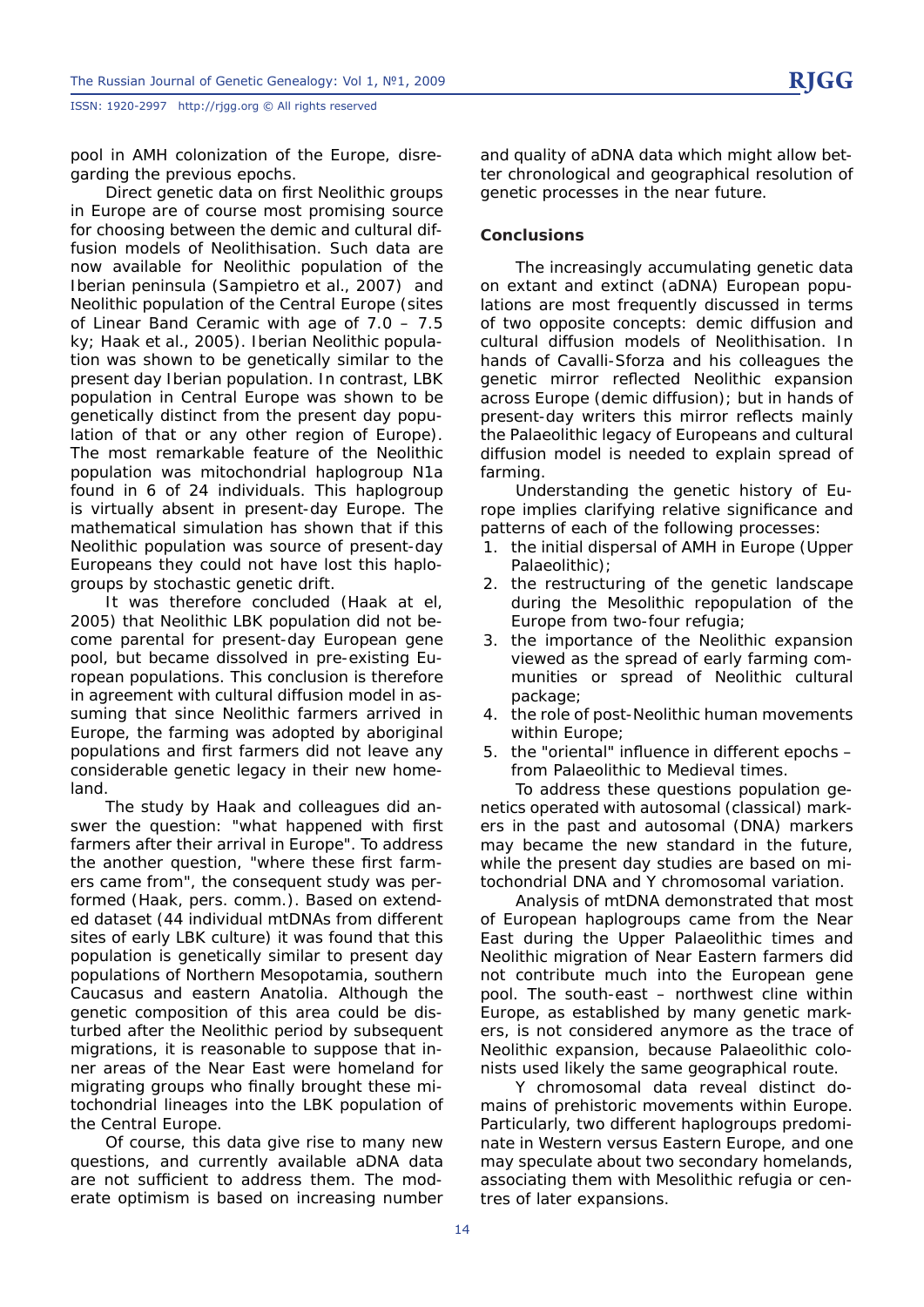Southeast Europe (the Balkans) which deserves special attention as gates into Europe, is populated by three different Y chromosomal haplogroups exhibiting similar patterns: being autochthonous for Europe these haplogroups started to expand in time frames comparable with the Neolithisation; it was supposed that this expansion might took the form of Balkan's Mesolithic population adopting farming from their Anatolian neighbours.

Analysis of ancient DNA indicated that first Central European farmers (LBK) were of Near Eastern origin but did not left recognisable descendants. The early farmers in Iberia (and possible in other areas of late Neolithisation) were of aboriginal European genetic type.

Genetic mirror shows a controversial picture: even in this summary "indigenous" Balkan populations adopted farming without immigrant farmers, but "immigrant" gene pool was found in first farmers even north of Balkans (in Central Europe). Nevertheless most lines of reasoning show that Neolithisation did not change drastically the European gene pool and consequently did not involve large-scale population movements. Since, if one would like to obtain further information about these (relatively minor) movements from genetic data it is necessary to be equipped with a large genetic databases and a good dose of scepticism not to rush to conclusions.

### **References**

- Ammerman A.J. and L.L Cavalli-Sforza (1984) Neolithic Transition and the Genetics of Populations in Europe, Princeton. N.J.: Princeton University Press.
- Balanovskaya E.V. and S.D Nurbaev (1997a) "A computeraided methods for gene-geographic study of a population gene pool in space of principal components", Genetika (Moscow) Vol 33: 1456-1469.
- Balanovskaya E.V. and S.D Nurbaev (1997b) "The selective structure of gene pool: possibilities of studying", Genetika (Moscow) Vol. 33: 1572-1588.
- Balanovsky O, S. Rootsi, A. Pshenichnov, T. Kivisild, M. Churnosov, I. Evseeva, E. Pocheshkhova, M. Boldyreva, N. Yankovsky, E. Balanovska and R. Villems R (2008) "Two sources of the Russian patrilineal heritage in their Eurasian context" American Journal of Human Genetics Vol. 82(1):236-50.
- Balanovsky O. (2008) "Gene pool of the high latitudes in Eurasia or where Saami came from?", in Way to North: the enviroments and the earliest inhabitans of Arctic and Subarctic. Moscow, Institut of Geography. P.. 277- 282 (in Russian).
- Barbujani G, G. Bertorelle and L.Chikhi (1998) "Evidence for Paleolithic and Neolithic gene flow in Europe", American Journal of Human Genetics Vol 62(2):488-92.
- Barbujani G. and G. Bertorelle (2001) "Genetics and the population history of Europe", Proceedings of the National Academy of Sciences USA Vol 98(1):22-5.
- Battaglia V, S. Fornarino, N. Al-Zahery, A. Olivieri, M.Pala, M.N. Myres, R.J. King, S.Rootsi, D. Marjanovic,

D.Primorac, R.Hadziselimovic, S.Vidovic, K.Drobnic, N.Durmishi, A.Torroni, A.S. Santachiara-Benerecetti, P.A. Underhill and O. Semino (2008) "Y-chromosomal evidence of the cultural diffusion of agriculture in southeast Europe", European Journal of Human Genetics Advance online publication 24 December 2008; doi: 10.1038/ejhg.2008.249

- Behar D.M, S. Rosset, J. Blue-Smith, O. Balanovsky, S.Tzur, D. Comas, R.J. Mitchell, L. Quintana-Murci, C.Tyler-Smith, R.S. Wells and Genographic Consortium. (2007) "The Genographic Project public participation mitochondrial DNA database" PLoS Genetics Vol 3(6):e104.
- Cavalli-Sforza L.L., P. Menozzi and A. Piazza A. (1994) History and Geography of Human Genes. Princeton: Princeton University Press. 1059 p.
- Chikhi L, R.A. Nichols, G. Barbujani and M.A. Beaumont (2002) "Y genetic data support the Neolithic demic diffusion model", Proceedings of the National Academy of Sciences USA Vol 99(17):11008-13.
- Childe V.G. 1928. The Dawn of European Civilization. New York, Knopf
- Currat M, and L. Excoffier (2004) "Modern humans did not admix with Neanderthals during their range expansion into Europe" PLoS Biology Vol 2(12):e421.
- Derenko M, B. Malyarchuk, G. Denisova, M. Wozniak, T. Grzybowski, I.Dambueva, and I. Zakharov (2007) "Ychromosome haplogroup N dispersals from south Siberia to Europe", Journal of Human Genetics. Vol 52(9):763- 70.
- Haak W, P. Forster, B. Bramanti, S. Matsumura, G. Brandt, M. Tänzer, R. Villems, C. Renfrew, D. Gronenborn, Alt, K.W. and J. Burger (2005) "Ancient DNA from the first European farmers in 7500-year-old Neolithic sites", Science Vol 310(5750):1016-8.
- Helgason A, S. Sigurethardóttir, J. Nicholson, B. Sykes, E.W. Hill, D.G. Bradley, V. Bosnes, J.R. Gulcher, R. Ward, and K. Stefánsson (2000) "Estimating Scandinavian and Gaelic ancestry in the male settlers of Iceland", American Journal of Human Genetics Vol 67(3):697-717.
- Krings M, A. Stone, R.W. Schmitz, H. Krainitzki, M. Stoneking,and S. Pääbo (1997) "Neandertal DNA sequences and the origin of modern humans", Vol Cell 90(1):19-30.
- Lewontin R.C., and J. Krakauer J. (1975) "Testing the heterogeneity of F values" , Genetics. Vol 80: 397-398.
- Menozzi P.,A. Piazza A and L.L. Cavalli-Sforza L.L. (1978) "Synthetic maps of human gene frequencies in Europe", Science Vol 201: 786-792.
- Novembre J, T. Johnson, K. Bryc, Z. Kutalik, A.R. Boyko, A. Auton, A. Indap, K.S. King, S. Bergmann, M.R. Nelson, M Stephens, and C.D. Bustamante (2008) "Genes mirror geography within Europe", Nature Vol 456(7218):98- 101.
- Ovchinnikov IV, Götherström A, Romanova GP, Kharitonov VM, Lidén K, Goodwin W. (2000) "Molecular analysis of Neanderthal DNA from the northern Caucasus", Nature 404(6777):490-3.
- Richards M, H. Côrte-Real, P. Forster, V. Macaulay, H. Wilkinson-Herbots, A. Demaine, S. Papiha, R. Hedges, H.J. Bandelt, Sykes B. (1996) "Paleolithic and neolithic lineages in the European mitochondrial gene pool", American Journal of Human Genetics. 59(1):185-203.
- Richards M, Macaulay V, Hickey E, Vega E, B. Sykes, V. Guida, C. Rengo, D. Sellitto, F Cruciani, T. Kivisild, R. Villems, M. Thomas, S. Rychkov, O. Rychkov, Y. Rychkov, M. Golge, D. Dimitrov, E. Hill, D. Bradley, V. Romano, F. Cali, G. Vona, A. Demaine, S. Papiha, C. Triantaphyllidis, G. Stefanescu, J. Hatina, M. Belledi, A. Di Rienzo, A. Novelletto, A. Oppenheim, S. Norby, N. Al-Zaheri, S. Santachiara-Benerecetti, R. Scozari, A. Torroni, and H.J. Bandelt (2000) "Tracing European founder lineages